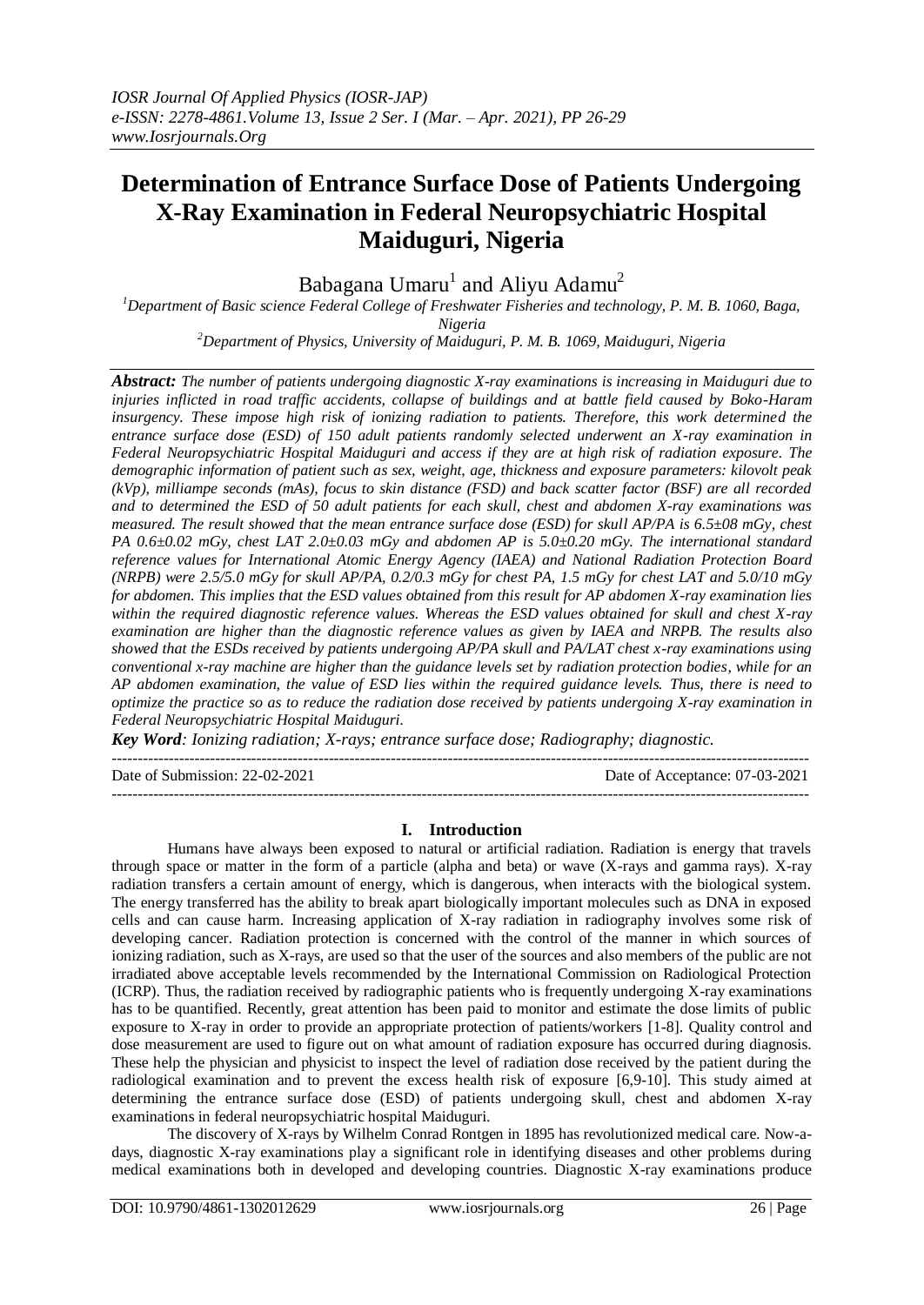images of patients with essential details and sufficient image quality so as to guide practitioners for effective and efficient diagnosis and treatment of various disease conditions. However, due to the ionizing nature of the Xrays, its increasing application involves some potential health risks to patient being exposed. Various parameters are used to estimate detriment from cancer and genetic effects caused by X-ray radiation. It should be noted that the patient dosimetery is dependent on the quality of the radiological image and therefore of the dose at the entrance surface of the skin. Patient dosimetery is a functional operation parameter such as high voltage or kilovolt (*kVp*), current intensity or milli-amperage (*mAs*), morphotype, postero-anterior (PA), antero-posterior (AP), focus-skin distance (FSD)*,* filtration and thickness. The patient dose is usually specified by means of determining the ESD for patient being exposed to diagnostic X-rays. The ESD is one of the important parameter in evaluating the dose received by a patient in radiography. It is the basic criterion for comparing dose received by patient with other international reference dose levels. In conventional radiography, ESD can be obtained either by direct measurements using thermoluminescent dosimeters stacked on the patient's skin or indirectly via mathematical model calculations based on the X-ray machine output. These methods have relatively small differences. Application of thermoluminescent dosimeters in measuring the ESD involves time consuming and using special equipments which may not be available at the most radiographic centers. The mathematical method appears reliable and is an effective alternative for measuring the entrance skin dose [11-12].

## **II. Material And Methods**

This work covered a total of 150 adult patients, 50 for each skull, chest and abdomen X-ray examinations in Federal Neuropsychiatric Hospital Maiduguri. The X-ray machine used for the study is Siemens with minimum inherent filtration Aluminum equivalent 2 *mm Al/75*. The accuracy of the machine was tested by standard quality control at the beginning of radiological examination. Demographic information of patient such as sex, age, weight and thickness were recorded. The gender distribution of the research participants in the study group was presented in Table 1 with 87 (58%) males and 63 (42%) females.

**Table 1:** The gender distribution of the research participants

| <b>Sex</b>   | <b>Frequency</b> | Percentage $(\% )$ |
|--------------|------------------|--------------------|
| Male         |                  | 58                 |
| Female       | 63               |                    |
| <b>Total</b> | 150              | 100                |

#### **III. Result**

The corresponding exposure parameters: time of exposure, kilovolt peak (*kVp*), mili-ampere second (*mAs*), focus to skin distance (FSD) and back scatter factor (BSF) were recorded during the procedure and the values are presented in Table 2. The Tung and Tsai, (2014) equation was then applied to determine the entrance surface dose (ESD) by making some substitution [13]:

$$
\text{ESD}(mGy) = \text{OP} \times \left(\frac{Kvp}{80}\right)^2 \times \left(\frac{100}{\text{FSD}}\right)^2 mAs \times \text{BSF}
$$
 (1)

where OP is tube output measured in  $mGy/mAs$ ,  $kVp$  is peak tube voltage applied, FSD is focus-to-skin distance (distance between X-ray tube and patient skin) measured in *cm*, *mAs* is exposure current (the product of the tube current (*mA*) and the exposure time (*s*) and BSF is back scatter factor. The data obtained was analyzed using excel 2016 and presented in Table 3. It can be observed from Table 3 that the mean values obtained for ESD for skull AP/PA is 6.5±0.08 *mGy*, chest PA 0.6±0.02 *mGy*, chest LAT. 2.0±0.03 *mGy* and abdomen AP is 5.0+0.20 *mGy* respectively. The results obtained are then compared with the mean values obtained from other related work.

**Table 2:** Summary of X-ray examination technique procedures from conventional radiography examination

| Radiograph | Projection | <b>No. of Patients</b> |               | <b>Mean Exposure parameter</b> |     |  |
|------------|------------|------------------------|---------------|--------------------------------|-----|--|
|            |            | Male                   | <b>Female</b> | kV <sub>p</sub>                | mAs |  |
| Skull      | AP/PA      | 32                     | 18            |                                | 26  |  |
| Chest      | PА         |                        | 13            | 85                             |     |  |
| Chest      | LAT.       |                        | 08            | 80                             |     |  |
| Abdomen    | AР         | 26                     | 24            | 80                             | 31  |  |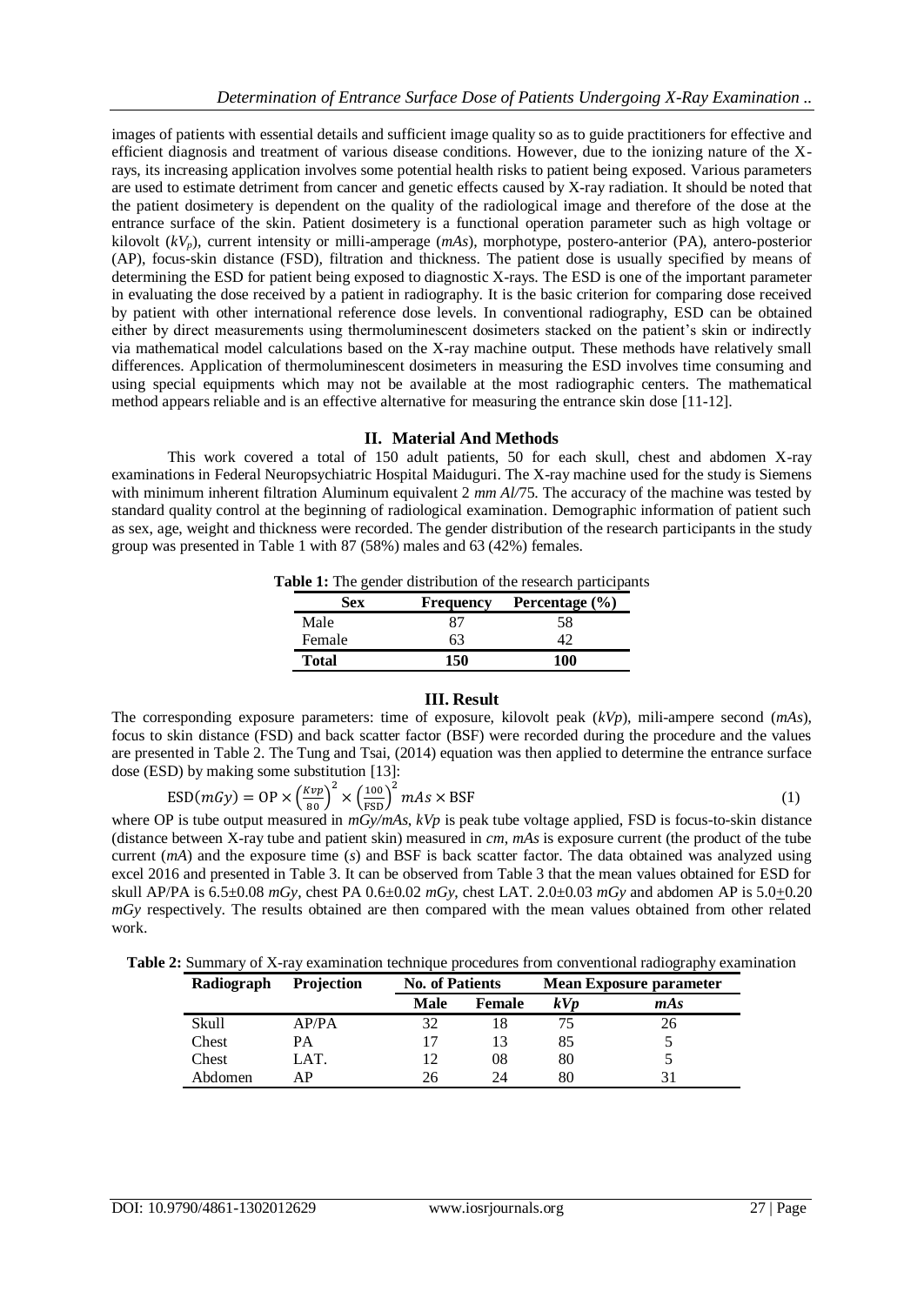|            | <b>THORE OF COMPANYON OF THE PLUSHE WORK WHILE COMPHONICG MITCHING DEVICE</b> |                                |                      |                      |                  |                  |  |
|------------|-------------------------------------------------------------------------------|--------------------------------|----------------------|----------------------|------------------|------------------|--|
| Radiograph | <b>Projection</b>                                                             | Mean ESD $(mGy)$               |                      |                      |                  |                  |  |
|            |                                                                               | <b>Present</b><br><b>Study</b> | Taha et. al.<br>[14] | Musa et. al.<br>[15] | <b>IAEA</b> [16] | <b>NRPB</b> [17] |  |
| Skull      | AP/PA                                                                         | $6.5 \pm 0.08$                 | $2.10\pm0.12$        | $3.72 \pm 0.21$      | 2.50             | 5.0              |  |
| Chest      | PА                                                                            | $0.6 \pm 0.02$                 | $0.14 \pm 0.04$      | $0.24 \pm 0.01$      | 0.20             | 0.3              |  |
| Chest      | LAT                                                                           | $2.0 \pm 0.03$                 |                      |                      | 1.50             | 1.5              |  |
| Abdomen    | АP                                                                            | $5.0+0.20$                     | $2.50 \pm 0.14$      | $4.77+0.26$          | 5.00             | 10               |  |





Figure 1: Comparison of the present work with established international DRLs

## **IV. Discussion**

Figure 1 showed the bar chart of comparison of the present study with international diagnostic reference values IAEA (2007) and NRPB (2000). The international standard reference values for International Atomic Energy Agency (IAEA) and National Radiation Protection Board (NRPB) were 2.5/5.0 *mGy* for skull AP/PA, 0.2/0.3 *mGy* for chest PA, 1.5 *mGy* for chest LAT and 5.0/10 *mGy* for abdomen. The results obtained showed that ESD, for patient undergoing AP abdomen X-ray examination in Federal Neuropsychiatric Hospital Maiduguri, lies within the required diagnostic reference value. Whereas the ESD values for patient undergoing skull and chest X-ray examination in Federal Neuropsychiatric Hospital Maiduguri is higher than the diagnostic reference values given by IAEA (2007) and NRPB (2000).

## **V. Conclusion**

The results presented in this research work indicated that the ESDs received by patients undergoing AP/PA skull and PA/LAT chest x-ray examinations using conventional X-ray machine are higher than the guidance levels set by radiation protection bodies, while for an AP abdomen examination, the value of ESD lies within the required guidance levels.

#### **References**

- [1]. Akbar A, Ehsan M, Mahboubeh M, et al. Measurement of Entrance Skin Dose and Calculation of Effective Dose for Common Diagnostic X-Ray Examinations in Kashan. Iran. Global Journal of Health Science. 2015;7(5):
- [2]. Khatereh S, Ali SM, Mohammad RD, et al. Evaluation of Effective Dose and Entrance Skin Dose in Digital Radiology. Polish Journal of Medical Physics and Engineering. 2020;26(2):119-125.
- [3]. Shahbazi-Gahrouei, D. Entrance surface dose measurements for routine X-ray examinations in Chaharmahal and Bakhtiari hospitals. Iran. J. Radiat. Res., 2006;4(1):29-33.
- [4]. Abubaker A, Mustafa MA, Hamed MA. Mathematical evaluation of entrance surface dose (ESD) for patients examined by diagnostic x-rays. Open Access Journal of Science. 2017;1(1):8-11.
- [5]. Ibrahim U, Daniel IH, Ayaninola O, et al. Determination Of Entrance Skin Dose From Diagnostic X-Ray Of Human Chest At Federal Medical Centre Keffi, Nigeria. Science World Journal. 2014;9(1).
- [6]. Sadeka SR, Shakilur R, Santunu P, et al. Measurements of Entrance Surface Dose and Effective Dose of Patients in Diagnostic Radiography. Biomedical Journal of Scientific & Technical Research. 2018;12(1).
- [7]. Roya D, Mohammad-Reza E, Hessein K, et al. Application of Dose Area Product (DAP) to Estimate Entrance Surface Dose (ESD) in Pediatric Chest X-Rays. Modern Health Science. 2020;3(2).